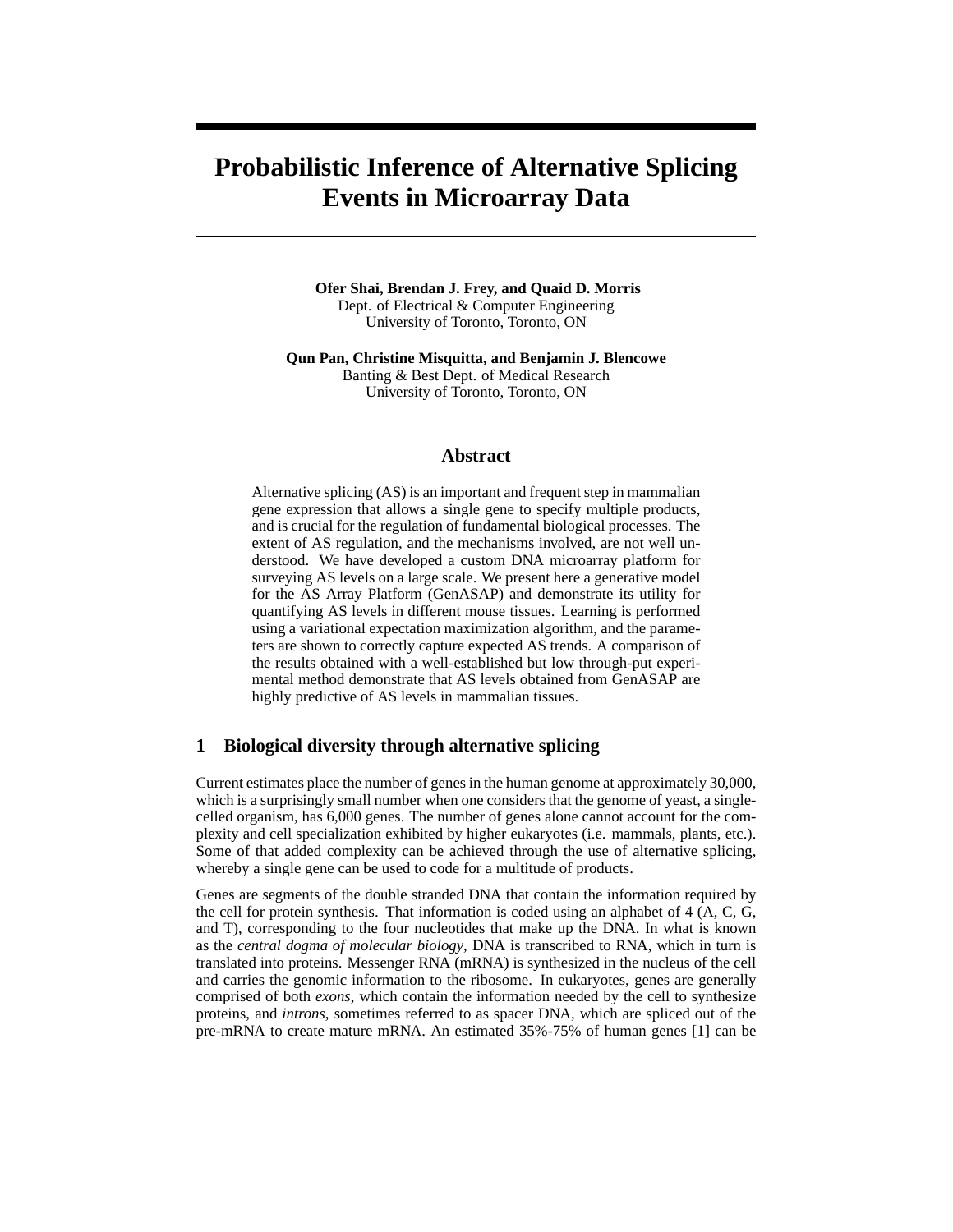

Figure 1: Four types of AS. Boxes represent exons and lines represent introns, with the possible splicing alternatives indicated by the connectors. (a) Single cassette exon inclusion/exclusion.  $C_1$ and  $C_2$  are constitutive exons (exons that are included in all isoforms) and flank a single alternative exon (A). The alternative exon is included in one isoform and excluded in the other. (b) Alternative 3' (or donor) and alternative 5' (acceptor) splicing sites. Both exons are constitutive, but may contain alternative donor and/or acceptor splicing sites. (c) Mutually exclusive exons. One of the two alternative exons  $(A_1 \text{ and } A_2)$  may be included in the isoform, but not both. (d) Intron inclusion. An intron may be included in the mature mRNA strand.

spliced to yield different combinations of exons (called *isoforms*), a phenomenon referred to as *alternative splicing* (AS). There are four major types of AS as shown in Figure 1. Many multi-exon genes may undergo more than one alternative splicing event, resulting in many possible isoforms from a single gene. [2]

In addition to adding to the genetic repertoire of an organism by enabling a single gene to code for more than one protein, AS has been shown to be critical for gene regulation, contributing to tissue specificity, and facilitating evolutionary processes. Despite the evident importance of AS, its regulation and impact on specific genes remains poorly understood. The work presented here is concerned with the inference of single cassette exon AS levels (Figure 1a) based on data obtained from RNA expression arrays, also known as microarrays.

#### **1.1 An exon microarray data set that probes alternative splicing events**

Although it is possible to directly analyze the proteins synthesized by a cell, it is easier, and often more informative, to instead measure the abundance of mRNA present. Traditionally, gene expression (abundance of mRNA) has been studied using low throughput techniques (such as RT-PCR or Northern blots), limited to studying a few sequences at a time and making large scale analysis nearly impossible.

In the early 1990s, microarray technology emerged as a method capable of measuring the expression of thousands of DNA sequences simultaneously. Sequences of interest are deposited on a substrate the size of a small microscope slide, to form probes. The mRNA is extracted from the cell and reverse-transcribed back into DNA, which is labelled with red and green fluorescent dye molecules (cy3 and cy5 respectively). When the sample of tagged DNA is washed over the slide, complementary strands of DNA from the sample hybridize to the probes on the array forming A-T and C-G pairings. The slide is then scanned and the fluorescent intensity is measured at each probe. It is generally assumed that the intensity measure at the probe is linearly related to the abundance of mRNA in the cell over a wide dynamic range.

Despite significant improvements in microarray technologies in recent years, microarray data still presents some difficulties in analysis. Low measurements tend to have extremely low signal to noise ratio (SNR) [7] and probes often bind to sequences that are very similar, but not identical, to the one for which they were designed (a process referred to as cross-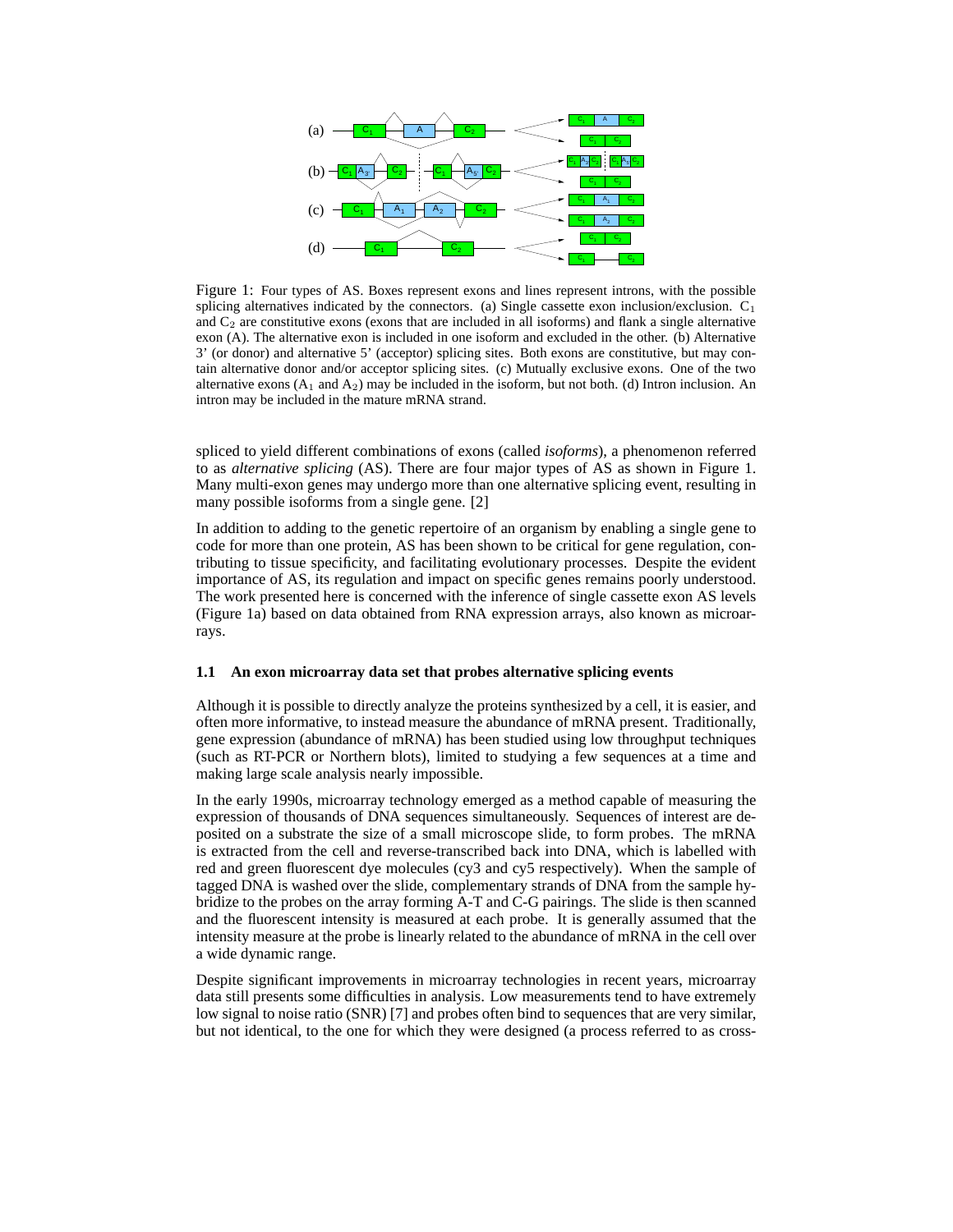

Figure 2: Each alternative splicing event is studied using six probes. Probes were chosen to measure the expression levels of each of the three exons involved in the event. Additionally, 3 probes are used that target the junctions that are formed by each of the two isoforms. The inclusion isoform would express the junctions formed by  $C_1$  and  $A$ , and  $A$  and  $C_2$ , while the exclusion isoform would express the junction formed by  $C_1$  and  $C_2$ 

hybridization). Additionally, probes exhibit somewhat varying hybridization efficiency, and sequences exhibit varying labelling efficiency.

To design our data sets, we mined public sequence databases and identified exons that were strong candidates for exhibiting AS (the details of that analysis are provided elsewhere [4, 3]). Of the candidates, 3,126 potential AS events in 2,647 unique mouse genes were selected for the design of Agilent Custom Oligonucleotide microarray. The arrays were hybridized with unamplified mRNA samples extracted from 10 wild-type mouse tissues (brain, heart, intestine, kidney, liver, lung, salivary gland, skeletal muscle, spleen, and testis). Each AS event has six target probes on the arrays, chosen from regions of the  $C_1$  exon,  $C_2$  exon, A exon,  $C_1$ :A splice junction, A: $C_2$  splice junction, and  $C_1$ : $C_2$  splice junction, as shown in Figure 2.

## **2 Unsupervised discovery of alternative splicing**

With the exception of the probe measuring the alternative exon, A (Figure 2), all probes measure sequences that occur in both isoforms. For example, while the sequence of the probe measuring the junction  $A:C_1$  is designed to measure the inclusion isoform, half of it corresponds to a sequence that is found in the exclusion isoform. We can therefore safely assume that the measured intensity at each probe is a result of a certain amount of both isoforms binding to the probe. Due to the generally assumed linear relationship between the abundance of mRNA hybridized at a probe and the fluorescent intensity measured, we model the measured intensity as a weighted sum of the overall abundance of the two isoforms.

A stronger assumption is that of a single, consistent hybridization profile for both isoforms across all probes and all slides. Ideally, one would prefer to estimate an individual hybridization profile for each AS event studied across all slides. However, in our current setup, the number of tissues is small (10), resulting in two difficulties. First, the number of parameters is very large when compared to the number of data point using this model, and second, a portion of the events do not exhibit tissue specific alternative splicing within our small set of tissues. While the first hurdle could be accounted for using Baysian parameter estimation, the second cannot.

### **2.1 GenASAP - a generative model for alternative splicing array platform**

Using the setup described above, the expression vector **x**, containing the six microarray measurements as real numbers, can be decomposed as a linear combination of the abundance of the two splice isoforms, represented by the real vector s, with some added noise:  $x = \Lambda s + noise$ , where  $\Lambda$  is a  $6 \times 2$  weight matrix containing the hybridization profiles for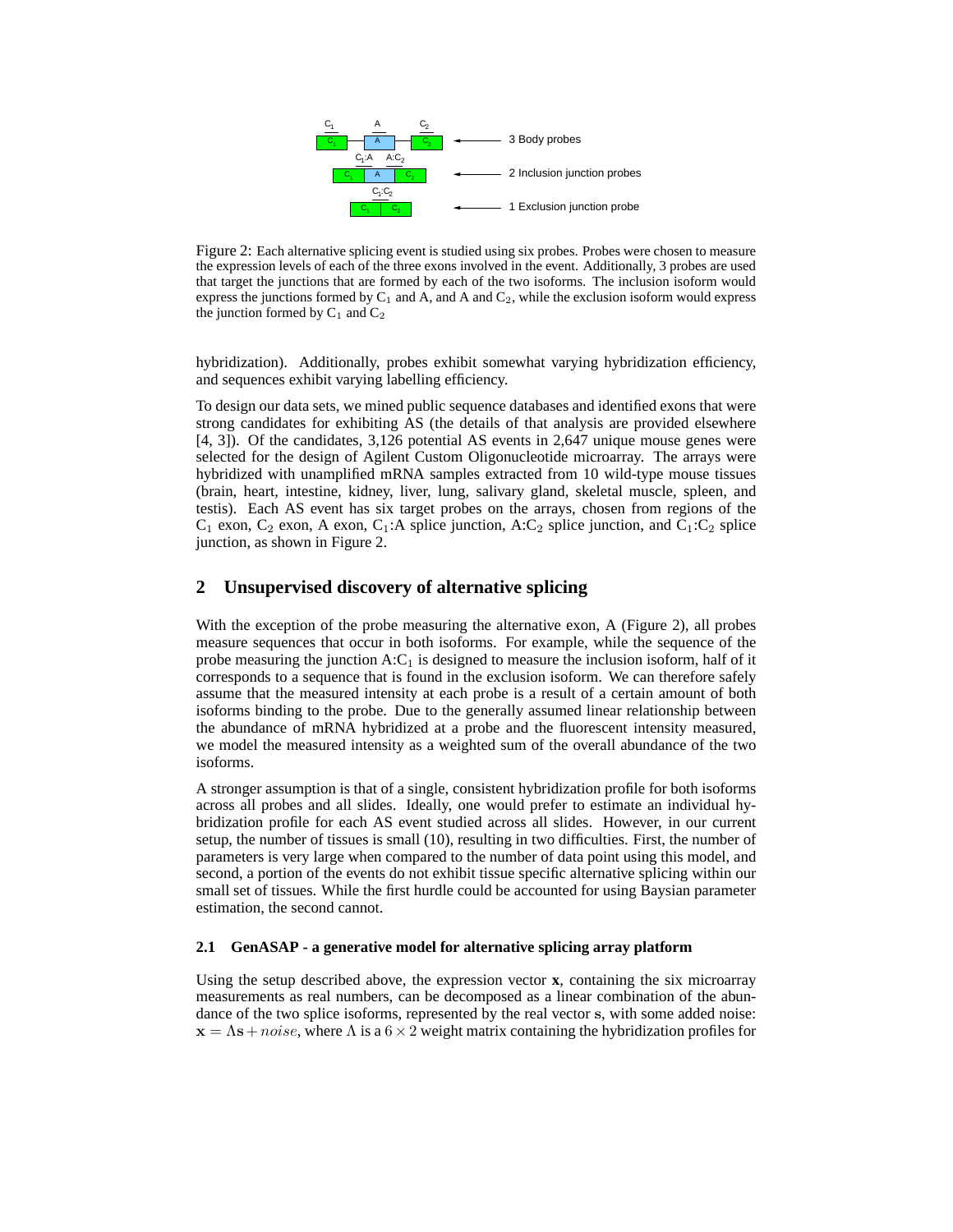

Figure 3: Graphical model for alternative splicing. Each measurement in the observed expression profile,  $x$ , is generated by either using a scale factor,  $r$ , on a linear combination of the isoforms,  $s$ , or drawing randomly from an outlier model. For a detailed description of the model, see text.

the two isoforms across the six probes. Note that we may not have a negative amount of a given isoform, nor can the presence of an isoform deduct from the measured expression, and so both s and  $\Lambda$  are constrained to be positive.

Expression levels measured by microarrays have previously been modelled as having expression-dependent noise [7]. To address this, we rewrite the above formulation as

$$
\mathbf{x} = r(\Lambda \mathbf{s} + \varepsilon),\tag{1}
$$

where r is a scale factor and  $\varepsilon$  is a zero-mean normally distributed random variable with a diagonal covariance matrix,  $\Psi$ , denoted as  $p(\varepsilon) = \mathcal{N}(\varepsilon; 0, \Psi)$ . The prior distribution for the abundance of the splice isoforms is given by a truncated normal distribution, denoted as  $p(s) \propto \mathcal{N}(s, 0, I)[s \ge 0]$ , where [·] is an indicator function such that  $[s \ge 0] = 1$  if  $\forall i, s_i \geq 0$ , and  $[s \geq 0] = 0$  otherwise.

Lastly, there is a need to account for aberrant observations (e.g. due to faulty probes, flakes of dust, etc.) with an outlier model. The complete GenASAP model (shown in Figure 3) accounts for the observations as the outcome of either applying equation (1) or an outlier model. To avoid degenerate cases and ensure meaningful and interpretable results, the number of faulty probes considered for each AS event may not exceed two, as indicated by the filled-in square constraint node in Figure 3.

The distribution of  $x$  conditional on the latent variables,  $s, r$ , and  $o$ , is:

$$
p(\mathbf{x}|\mathbf{s}, r, \mathbf{o}) = \prod_{i} \mathcal{N}(x_i; r\Lambda_i \mathbf{s}, r^2 \Psi_i)^{[o_i = 0]} \mathcal{N}(x_i; \mathcal{E}_i, \mathcal{V}_i)^{[o_i = 1]},
$$
\n(2)

where  $o_i \in \{0,1\}$  is a bernoulli random variable indicating if the measurement at probe  $x_i$ is the result of the AS model or the outlier model parameterized by  $p(o_i = 1) = \gamma_i$ . The parameters of the outlier model,  $\mathcal E$  and  $\mathcal V$ , are not optimized and are set to the mean and variance of the data.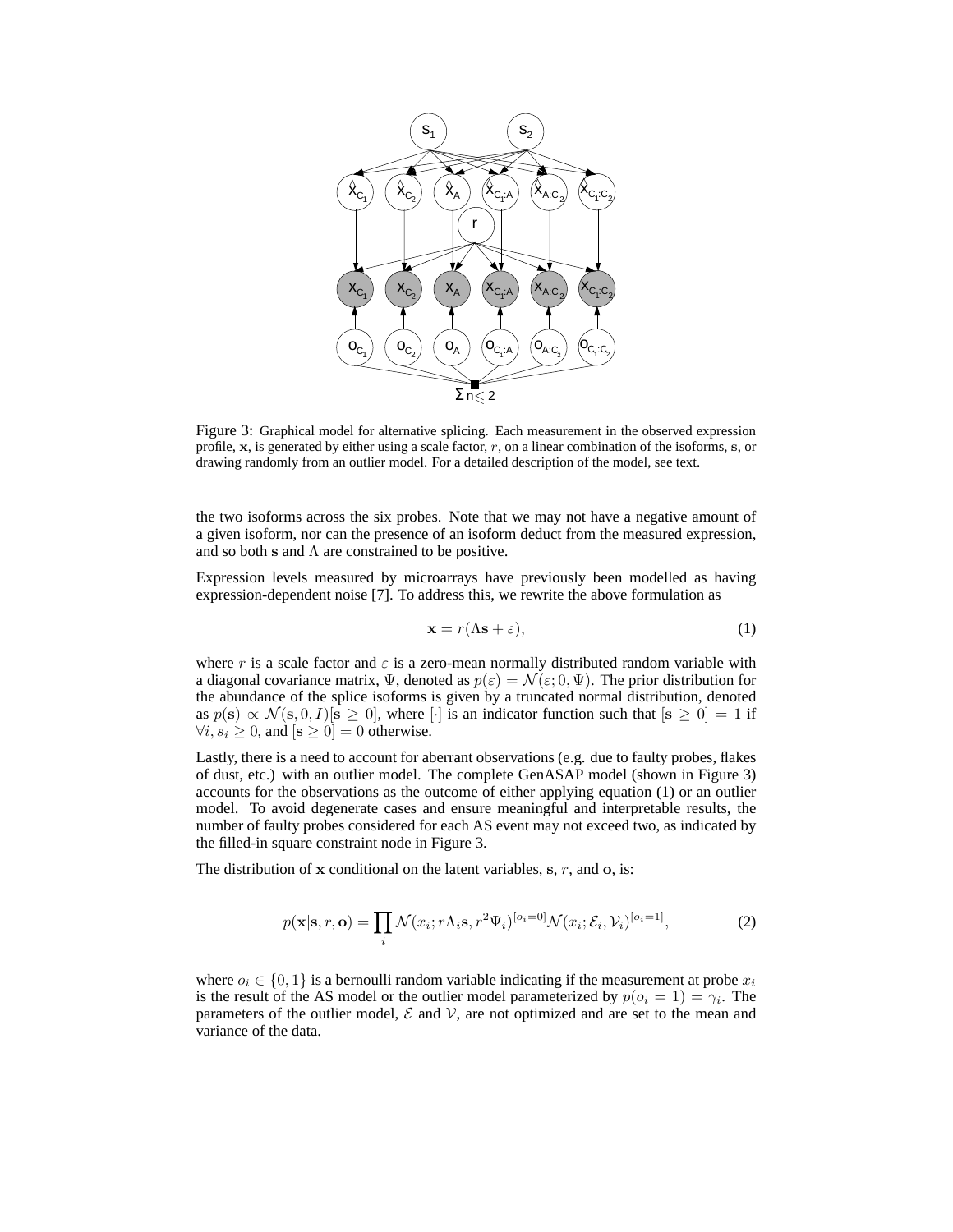#### **2.2 Variational learning in the GenASAP model**

To infer the posterior distribution over the splice isoform abundances while at the same time learning the model parameters we use a variational expectation-maximization algorithm (EM). EM maximizes the log likelihood of the data by iteratively estimating the posterior distribution of the model given the data in the expectation (E) step, and maximizing the log likelihood with respect to the parameters, while keeping the posterior fixed, in the maximization (M) step. Variational EM is used when, as in the case of GenASAP, the exact posterior is intractable. Variational EM minimizes the free energy of the model, defined as the KL-divergence between the joint distribution of the latent and observed variables and the approximation to the posterior under the model parameters [5, 6].

We approximate the true posterior using the  $Q$  distribution given by

$$
Q(\{\mathbf{s}^{(t)}\}, \{\mathbf{o}^{(t)}\}, \{r^{(t)}\}) = \prod_{t=1}^{T} Q(r^{(t)}) Q(\mathbf{o}^{(t)} | r^{(t)}) \prod_{i} Q(s_i^{(t)} | o_i^{(t)}, r^{(t)})
$$
  

$$
= Z^{(t)^{-1}} \prod_{t=1}^{T} \rho^{(t)} \omega^{(t)} \mathcal{N}(\mathbf{s}^{(t)}; \mu_{r\mathbf{o}}^{(t)^{d}}, \Sigma_{r\mathbf{o}}^{(t)^{d}}) [\mathbf{s}^{(t)} \ge 0],
$$
 (3)

where Z is a normalization constant, the superscript d indicates that  $\Sigma$  is constrained to be diagonal, and there are  $T$  iid AS events. For computational efficiency,  $r$  is selected from a finite set,  $r \in \{r_1, r_2, \ldots, r_C\}$  with uniform probability. The variational free energy is given by

$$
\mathcal{F}(Q, P) = \sum_{r} \sum_{\mathbf{o}} \int_{\mathbf{s}} Q(\{\mathbf{s}^{(t)}\}, \{\mathbf{o}^{(t)}\}, \{r^{(t)}\}) \log \frac{Q(\{\mathbf{s}^{(t)}\}, \{\mathbf{o}^{(t)}\}, \{r^{(t)}\})}{P(\{\mathbf{s}^{(t)}\}, \{\mathbf{o}^{(t)}\}, \{r^{(t)}\}, \{\mathbf{x}^{(t)}\})}.
$$
\n(4)

Variational EM minimizes the free energy by iteratively updating the Q distribution's variational parameters  $(\rho^{(t)}, \omega^{(t)}, \mu_{r\mathbf{o}}^{(t)^d},$  and  $\Sigma_{r\mathbf{o}}^{(t)^d})$  in the E-step, and the model parameters  $(\Lambda,$  $\Psi$ ,  $\{r_1, r_2, \ldots, r_C\}$ , and  $\gamma$ ) in the M-step. The resulting updates are too long to be shown in the context of this paper and are discussed in detail elsewhere [3]. A few particular points regarding the E-step are worth covering in detail here.

If the prior on s was a full normal distribution, there would be no need for a variational approach, and exact EM is possible. For a truncated normal distribution, however, the mixing proportions,  $Q(r)Q(\mathbf{o}|r)$  cannot be calculated analytically except for the case where s is scalar, necessitating the diagonality constraint. Note that if  $\Sigma$  was allowed to be a full covariance matrix, equation (3) would be the true posterior, and we could find the sufficient statistics of  $Q(\mathbf{s}^{(t)} | \mathbf{o}^{(t)}, r^{(t)})$ :

$$
\mu_{r\mathbf{o}}^{(t)} = (I + \Lambda^T (I - O^{(t)})^T \Psi^{-1} (I - O^{(t)}) \Lambda)^{-1} \Lambda^T (I - O^{(t)})^T \Psi^{-1} \mathbf{x}^{(t)} r^{(t)^{-1}}
$$
(5)

$$
\Sigma_{r\mathbf{0}}^{(t)^{-1}} = (I + \Lambda^T (I - O^{(t)})^T \Psi^{-1} (I - O^{(t)}) \Lambda)
$$
\n(6)

where O is a diagonal matrix with elements  $O_{i,i} = o_i$ . Furthermore, it can be easily shown that the optimal settings for  $\mu^d$  and  $\Sigma^d$  approximating a normal distribution with full covariance  $\Sigma$  and mean  $\mu$  is

$$
\mu_{optimal}^d = \mu \tag{7}
$$

$$
\Sigma_{optimal}^{d^{-1}} = diag(\Sigma^{-1})
$$
\n(8)

In the truncated case, equation (8) is still true. Equation (7) does not hold, though, and  $\mu_{optimal}^d$  cannot be found analytically. In our experiments, we found that using equation (7) still decreases the free energy every E-step, and it is significantly more efficient than using, for example, a gradient decent method to compute the optimal  $\mu^d$ .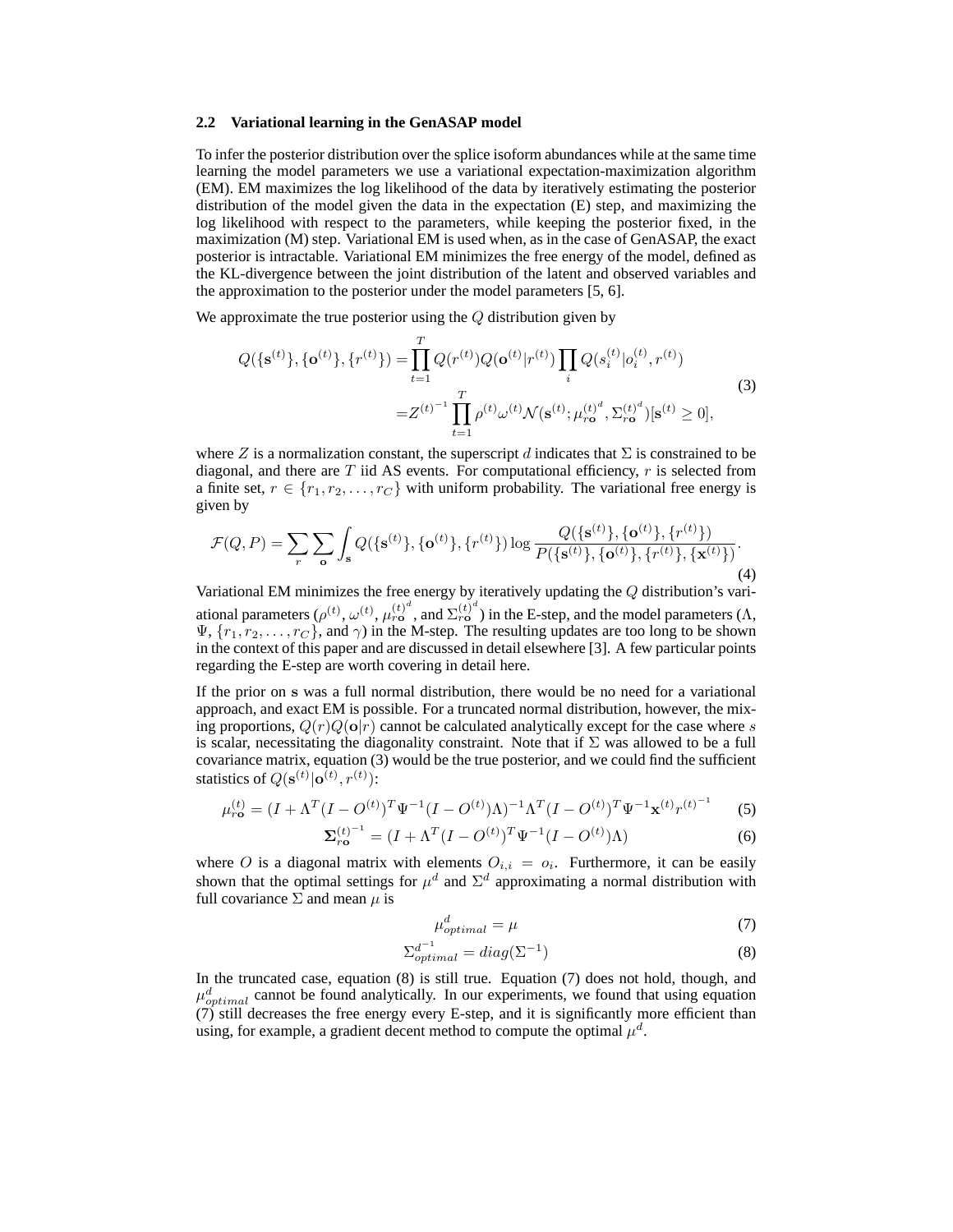

Figure 4: (a) An intuitive set of weights. Based on the biological background, one would expect to see the inclusion isoform hybridize to the probes measuring  $C_1$ ,  $C_2$ ,  $A$ ,  $C_1$ :A, and  $A$ : $C_2$ , while the exclusion isoform hybridizes to  $C_1$ ,  $C_2$ , and  $C_1$ :  $C_2$ . (b) The learned set of weights closely agrees with the intuition, and captures cross hybridization between the probes



Figure 5: Three examples of data cases and their predictions. (a) The data does not follow our notion of single cassette exon AS, but the AS level is predicted accurately by the model.(b) The probe  $C_1$ :A is marked as outlier, allowing the model to predict the other probes accurately. (c) Two probes are marked as outliers, and the model is still successful in predicting the AS levels.

# **3 Making biological predictions about alternative splicing**

The results presented in this paper were obtained using two stages of learning. In the first step, the weight matrix,  $\Lambda$ , is learned on a subset of the data that is selected for quality. Two selection criteria were used: (a) sequencing data was used to select those cases for which, with high confidence, no other AS event is present (Figure 1) and (b) probe sets were selected for high expression, as determined by a set of negative controls. The second selection criterion is motivated by the common assumption that low intensity measurements are of lesser quality (see Section 1.1). In the second step,  $\Lambda$  is kept fixed, and we introduce the additional constraint that the noise is isotropic ( $\Psi = \psi I$ ) and learn on the entire data set. The constraint on the noise is introduced to prevent the model from using only a subset of the six probes for making the final set of predictions.

We show a typical learned set of weights in Figure 4. The weights fit well with our intuition of what they should be to capture the presence of the two isoforms. Moreover, the learned weights account for the specific trends in the data. Examples of model prediction based on the microarray data are shown in Figure 5.

Due to the nature of the microarray data, we do not expect all the inferred abundances to be equally good, and we devised a scoring criterion that ranks each AS event based on its fit to the model. Intuitively, given two input vectors that are equivalent up to a scale factor, with inferred MAP estimations that are equal up to the same scale factor, we would like their inferred MAP estimations that are equal up to the same scale factor, we would like their scores to be identical. The scoring criterion used, therefore is  $\sum_k (x_k - r \Lambda_k s)^2 / (x_k +$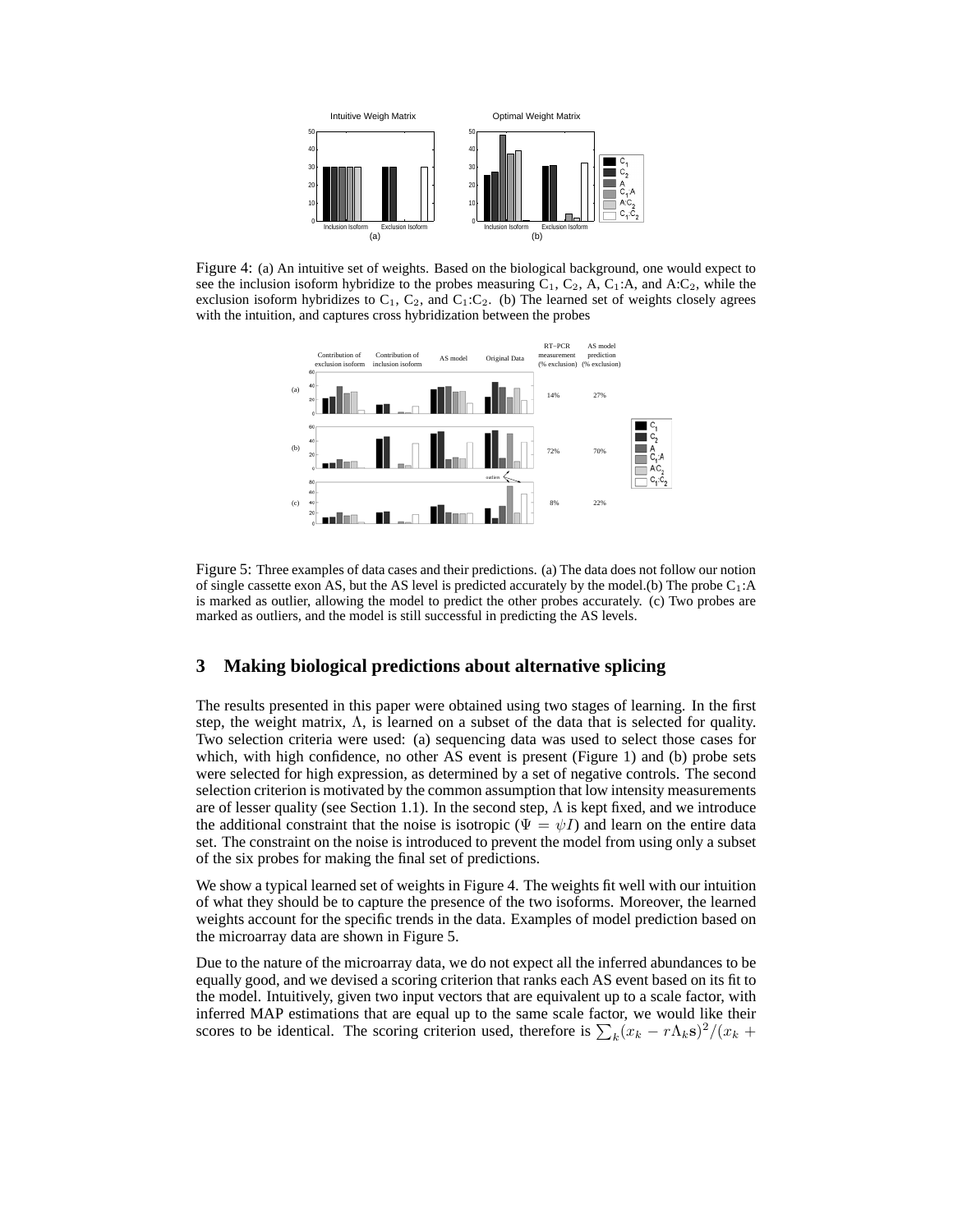| Rank  | Pearson's correlation | False positive |
|-------|-----------------------|----------------|
|       | coefficient           | rate           |
| 500   | 0.94                  | 0.11           |
| 1000  | 0.95                  | 0.08           |
| 2000  | 0.95                  | 0.05           |
| 5000  | 0.79                  | 0.2            |
| 10000 | 0.79                  | 0.25           |
| 15000 | 0.78                  | 0.29           |
| 20000 | 0.75                  | 0.32           |
| 30000 | 0.65                  | 0.42           |

Table 1: Model performance evaluated at various ranks. Using 180 RT-PCR measurements, we are able to predict the model's performance at various ranks. Two evaluation criteria are used: Pearson's correlation coefficient between the model's predictions and the RT-PCR measurements and false positive rate, where a prediction is considered to be false positive if it is more than 15% away from the RT-PCR measurement.

 $r\Lambda_k$ s)<sup>2</sup>, where the MAP estimations for r and s are used. This scoring criterion can be viewed as proportional to the sum of noise to signal ratios, as estimated using the two values given by the observation and the model's best prediction of that observation.

Since it is the relative amount of the isoforms that is of most interest, we need to use the inferred distribution of the isoform abundances to obtain an estimate for the relative levels of AS. It is not immediately clear how this should be done. We do, however, have RT-PCR measurements for 180 AS events to guide us (see figure 6 for details). Using the top 50 ranked RT-PCR measurement, we fit three parameters,  $\{a_1, a_2, a_3\}$ , such that the proportion of excluded isoform present, p, is given by  $p = a_1 \frac{s_2}{s_1 + a_2 s_2} + a_3$ , where  $s_1$  is the MAP estimation of the abundance of the inclusion isoform,  $s_2$  is the MAP estimation of the abundance of the exclusion isoform, and the RT-PCR measurement are used for target  $p$ . The parameters are fitted using gradient descent on a least squared error (LSE) evaluation criterion.

We used two criteria to evaluate the quality of the AS model predictions. Pearson's correlation coefficient (PCC) is used to evaluate the overall ability of the model to correctly estimate trends in the data. PCC is invariant to affine transformation and so is independent of the transformation parameters  $a_1$  and  $a_3$  discussed above, while the parameter  $a_2$  was found to effect PCC very little. The PCC stays above 0.75 for the top two thirds ranked predictions. The second evaluation criterion used is the false positive rate, where a prediction is considered to be false positive if it is more than 15% away from the RT-PCR measurement. This allows us to say, for example, that if a prediction is within the top 10000, we are 75% confident that it is within 15% of the actual levels of AS.

# **4 Summary**

We designed a novel AS model for the inference of the relative abundance of two alternatively spliced isoforms from six measurements. Unsupervised learning in the model is performed using a structured variational EM algorithm, which correctly captures the underlying structure of the data, as suggested by its biological nature. The AS model, though presented here for a cassette exon AS events, can be used to learn any type of AS, and with a simple adjustment, multiple types.

The predictions obtained from the AS model are currently being used to verify various claims about the role of AS in evolution and functional genomics, and to help identify sequences that affect the regulation of AS.